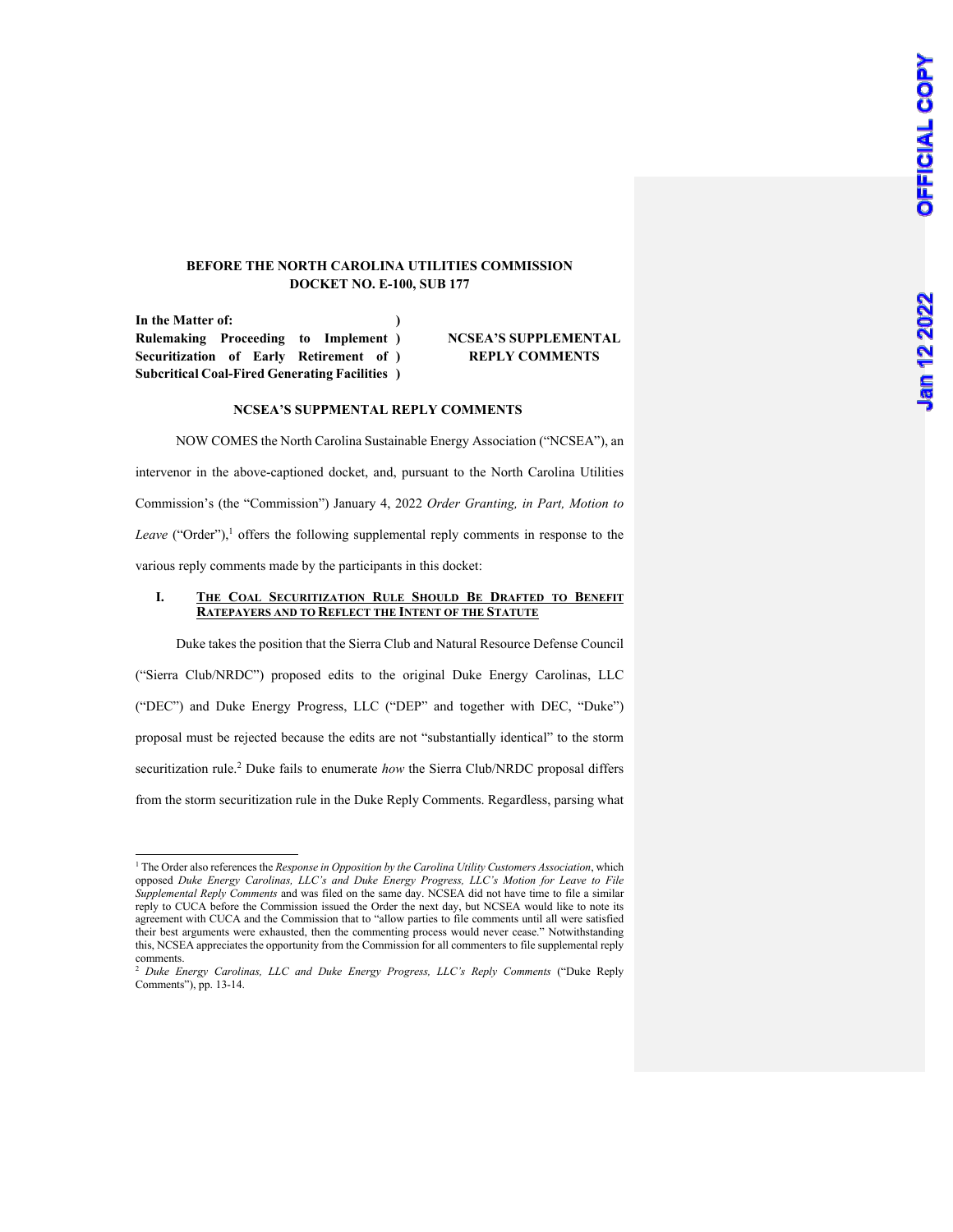level of divergence from the storm securitization rules is permitted under a "substantially identical" standard is a waste of time and resources.

NCSEA supports the proposed edits from the Sierra Club/NRDC. These edits are explained thoroughly in the Sierra Club/NRDC Reply Comments and fulfill the intent of S.L. 2021-165 ("HB 951"). The proposed edits to Duke's proposed rule work to maximize ratepayer benefits and to provide guidance to allow the coal securitization process to be consistent with the storm securitization process. Therefore, NCSEA disagrees with Duke's assertion that the Sierra Club/NRDC proposal is not "substantially identical" to the storm securitization rule.

Duke has not taken a position on the issue of whether the Commission *can* issue a substantive order with the effect of providing necessary coverage for financing the securitization of subcritical coal plants.<sup>3</sup> There is a gap in statutory guidance between the storm securitization statute and the coal securitization statute. NCSEA takes issue with Duke's failure to address the ambiguity that the intervenors have pointed out about HB 951 and coal securitization. Duke appears to seek to wait for a legislative fix. NCSEA agrees

<sup>&</sup>lt;sup>3</sup> "At this time, the Companies have not fully evaluated the arguments of intervenors as enumerated above nor reached a position on the points raised as to the legal sufficiency of HB 951 to accomplish its goals. Instead, the Companies have focused on developing and proposing a Coal Retirement Securitization Rule in accordance with HB 951 and in response to the Commission's Order Requesting Comments and Proposed Rule, under the assumptions that the Commission possesses the requisite authority to issue the Coal Retirement Securitization Rule and that HB 951 is sufficient as written[.] However, should it be determined at a future date that additional statutory modifications are required to achieve a successful securitization, the Companies are committed to dialoguing with interested parties to explore such changes." Duke Reply Comments, pp. 5-6.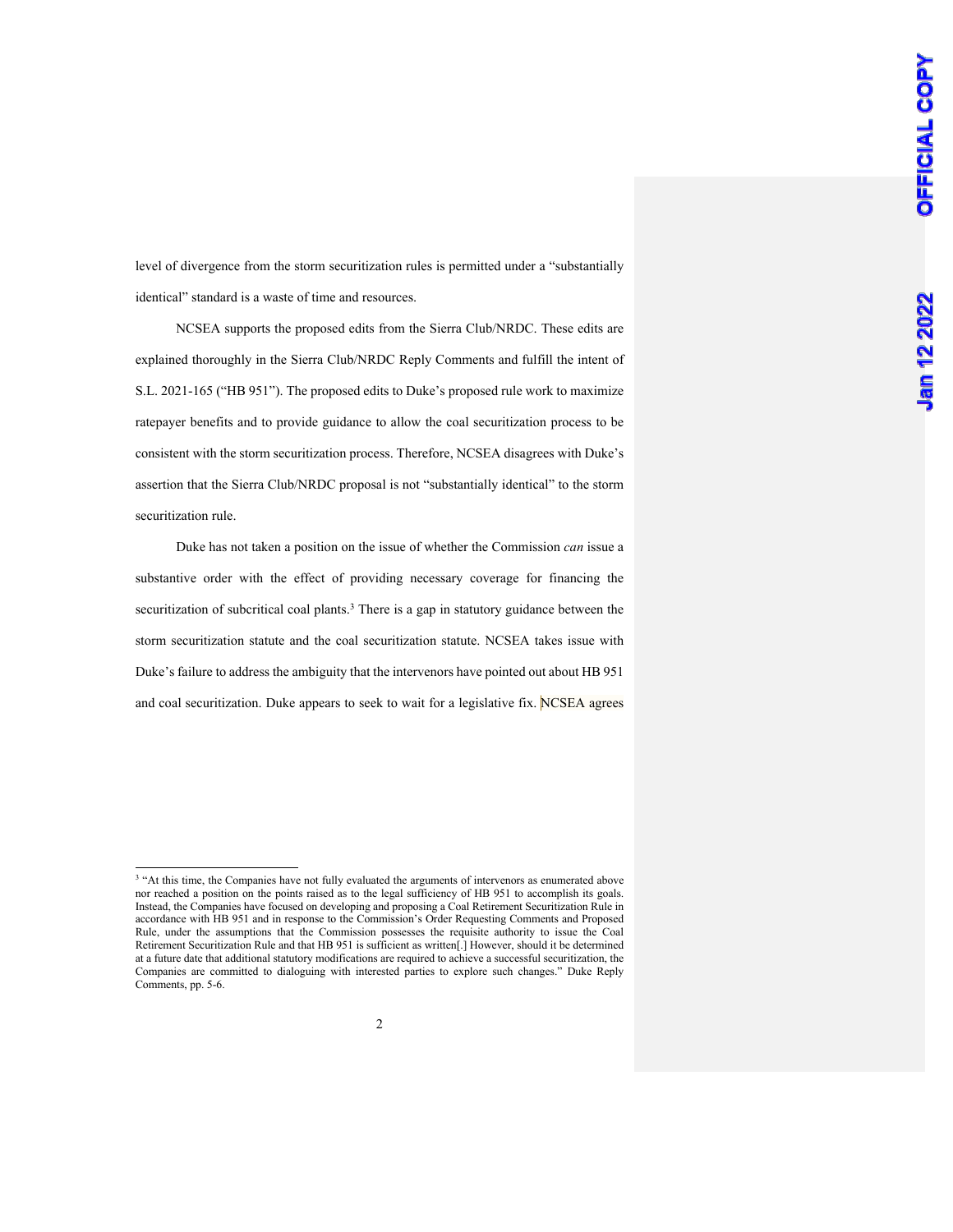with the Carolina Utilities Customers Association, Inc. ("CUCA"),<sup>4</sup> the Public Staff,<sup>5</sup> the Carolina Industrial Group for Fair Utility Rates II ("CIGFUR II"), together with the Carolina Industrial Group for Fair Utility Rates III ("CIGFUR III" and collectively with CIGFUR II, "CIGFUR")<sup>6</sup>, and Sierra Club/NRDC<sup>7</sup> that the rulemaking process could bridge the gaps and avoid a required legislative fix or legal ambiguity. NCSEA believes this Commission action was exactly the intent of HB 951 and agrees with the other commenters that an examination of bond counsel, along with a bond advisory team, would be a worthy endeavor.

NCSEA agrees with the Public Staff that the timing of coal plant retirement, which is tied to this coal securitization process, must be interrelated with the Carbon Plan.<sup>8</sup> NCSEA agrees that the optimal resource evaluation in the Carbon Plan requires a leastcost analysis of clean energy deployment which may not reflect immediate retirement of all subcritical coal plants. In fact, there are likely going to be arguments in the Carbon Plan proceeding that certain coal plants should remain open to avoid having to build carbon**Commented [BS1]:** Need cites.

**Commented [BS2]:** Add cites.

<sup>4</sup> "Key commenters are united in their concern over the Commission's authority to effectively fulfill the requirement of HB 951 to enact coal retirement securitization rules that are 'substantively identical to the provisions of Section 1 of S.L. 2019-244 (codified as N.C. Gen. Stat. § 62- 172, regarding securitization of storm recovery costs)[.'] as well as the need to address these concerns now, before a securitization process begins." *Reply Comments of Carolina Utilities Customers Association*, p. 1.

<sup>&</sup>lt;sup>5</sup> "The Public Staff also generally agrees with the Companies' introduction of integral "bond advisory team" and "issuance advice letter" processes, though the Public Staff has revised those provisions and included additional "best practices" (such as independent certifications) not articulated in the Companies' proposed rules, but which were discussed in detail in the Commission's Financing Orders in Docket Nos. E-2, Sub 1262 and E-7, Sub 1243, the Storm Securitization dockets. The Public Staff recognizes that not all aspects of coal plant retirement cost review, audit, approval, and securitization are realistically addressed in rules, and the Public Staff has not attempted to describe all steps in those processes. The Public Staff has also sought to make clear that the public utility shall not recover costs in both base rates and securitization charges for the same plant." *Reply Comments of the Public Staff*, p. 3.

<sup>6</sup> See, *Reply Comments of CIFGUR II & CIGFUR III*, pp. 1-2.

<sup>7</sup> See, *Reply Comments of Sierra Club and Natural Resources Defense Council*, p. 2.

<sup>8</sup> "Importantly, the Public Staff recognizes that the Carbon Plan and interrelated timing and sequencing of retirements of subcritical coal-fired generating facilities will substantially impact the securitization of coal plan retirement costs. Securitization is a key consideration for optimal resource analyses in general, and the Carbon Plan in particular." *Reply Comments of Public Staff*, p. 3.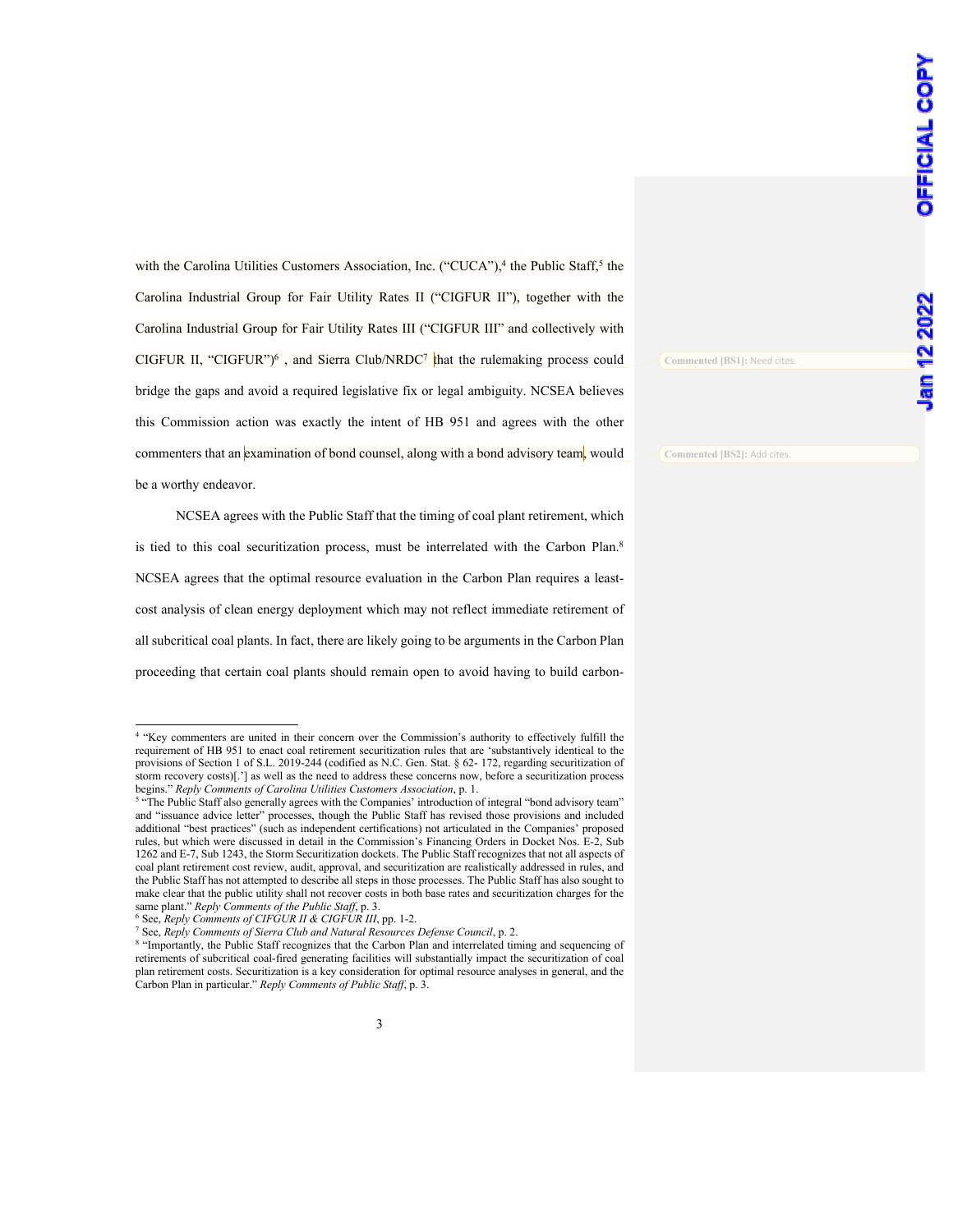emitting "bridge" generation resources such as natural gas plants as the state plans to hit both the 2030 and 2050 emissions reduction targets.

NCSEA agrees with CUCA in that "The proposed rule offered by Duke Energy raises enforceability and oversight concerns[]"9 as it provides the utility with greater power than the storm securitization rule.<sup>10</sup> Similarly, transparency and consistency is a concern. For instance, the issue of defining what a "subcritical coal-fired electric generating facilities" was brought by CUCA and CIGFUR in their respective reply comments, and NCSEA agrees with the underlying point: Duke should be required to disclose information about its coal fleet, including which plants Duke considers "subcritical coal-fired electric generating facilities" pursuant to the definition considered by the Commission and adopted in these rules. Such disclosure would provide necessary transparency and ability for oversight.

NCSEA also agrees with CIFGUR's concerns about defining what "subcritical coal-fired electric generating facilities" are and that Duke is not incentivized to broadly define their coal plants as such.<sup>11</sup> A broad definition of what a "subcritical coal-fired

<sup>&</sup>lt;sup>9</sup> "HB 951 requires the Commission to enact coal retirement securitization rules that are 'substantively identical to the provisions of [N.C. Gen. Stat. § 62-172], except with respect to the purposes for which securitization may be used under that section[.'] The Duke Energy Rule proposes a number of deviations from the text of Section 62-172 that are unrelated to the purpose for which securitization may be used. In fact, many alterations appear designed to either give Duke Energy greater control over the securitization process or expand its ability to identify and recoup connected costs." *Reply Comments of Carolina Utilities Customers Association*, p. 4.

<sup>10</sup> *Id*. at 4-6.

<sup>&</sup>lt;sup>11</sup> "CIGFUR reads Duke's proposed securitization of coal asset early retirement rules as an attempt to "kick the can down the road" with respect to defining which coal-fired generating facilities retired or proposed to be retired early pursuant to House Bill 951 qualify as 'subcritical.' Duke has every reason to want to include as few facilities in its definition of "subcritical" as possible, which reduces the benefit to which ratepayers are entitled pursuant to S.L. 2021-165. In other words, CIGFUR is concerned that, by avoiding a clear and unambiguous definition regarding exactly which early retiring coal-fired plants and units qualify as "subcritical" now, on the front end of this regulatory process, Duke may attempt to avoid securitizing the remaining costs associated with certain plants or units by attempting to obfuscate which plants within its coal fleet can and should be characterized as subcritical for purposes of early retirement securitization." *Reply Comments of CIGFUR II & III*, p. 5.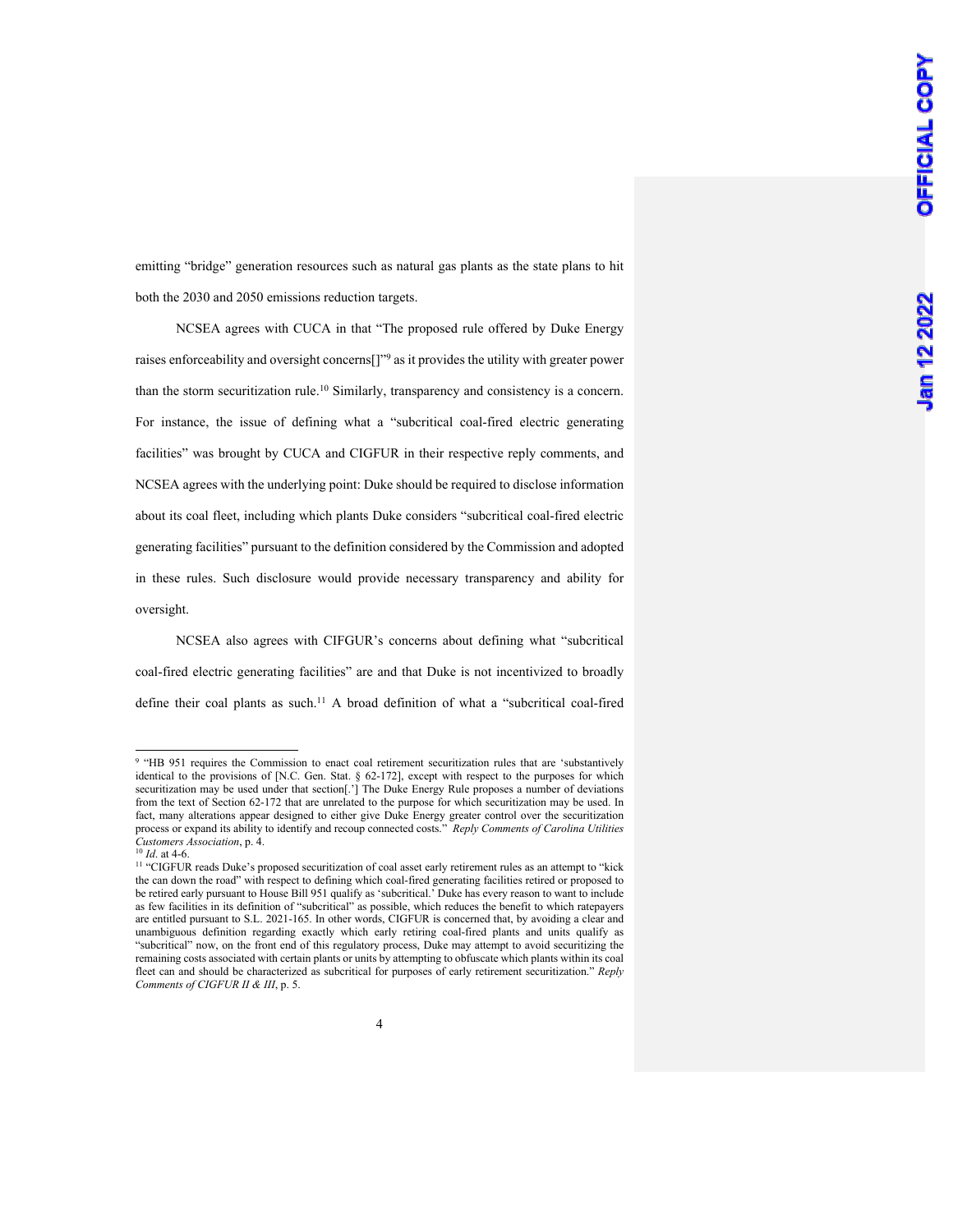electric generating facility[y]" would allow for the most ratepayer impact via expansive securitization. NCSEA supports CIGFUR's suggestion for the Commission to consider several sources of information and points of view when codifying the definition.<sup>12</sup>

## **II.** CONCLUSION

NCSEA appreciates the opportunity to submit these supplemental reply comments and respectfully requests that the Commission consider them in adopting coal securitization rules pursuant to HB 951.

Respectfully submitted this the 12th day of January 2022.

 /s/ Benjamin W. Smith Benjamin W. Smith Regulatory Counsel for NCSEA N.C. State Bar No. 48344 4800 Six Forks Road Suite 300 Raleigh, NC 27609 (919) 832-7601 Ext. 111 ben@energync.org

Peter H. Ledford General Counsel for NCSEA N.C. State Bar No. 42999 4800 Six Forks Road, Suite 300 Raleigh, NC 27609 919-832-7601 Ext. 107 peter@energync.org

<sup>12</sup> *Id*. at 6.